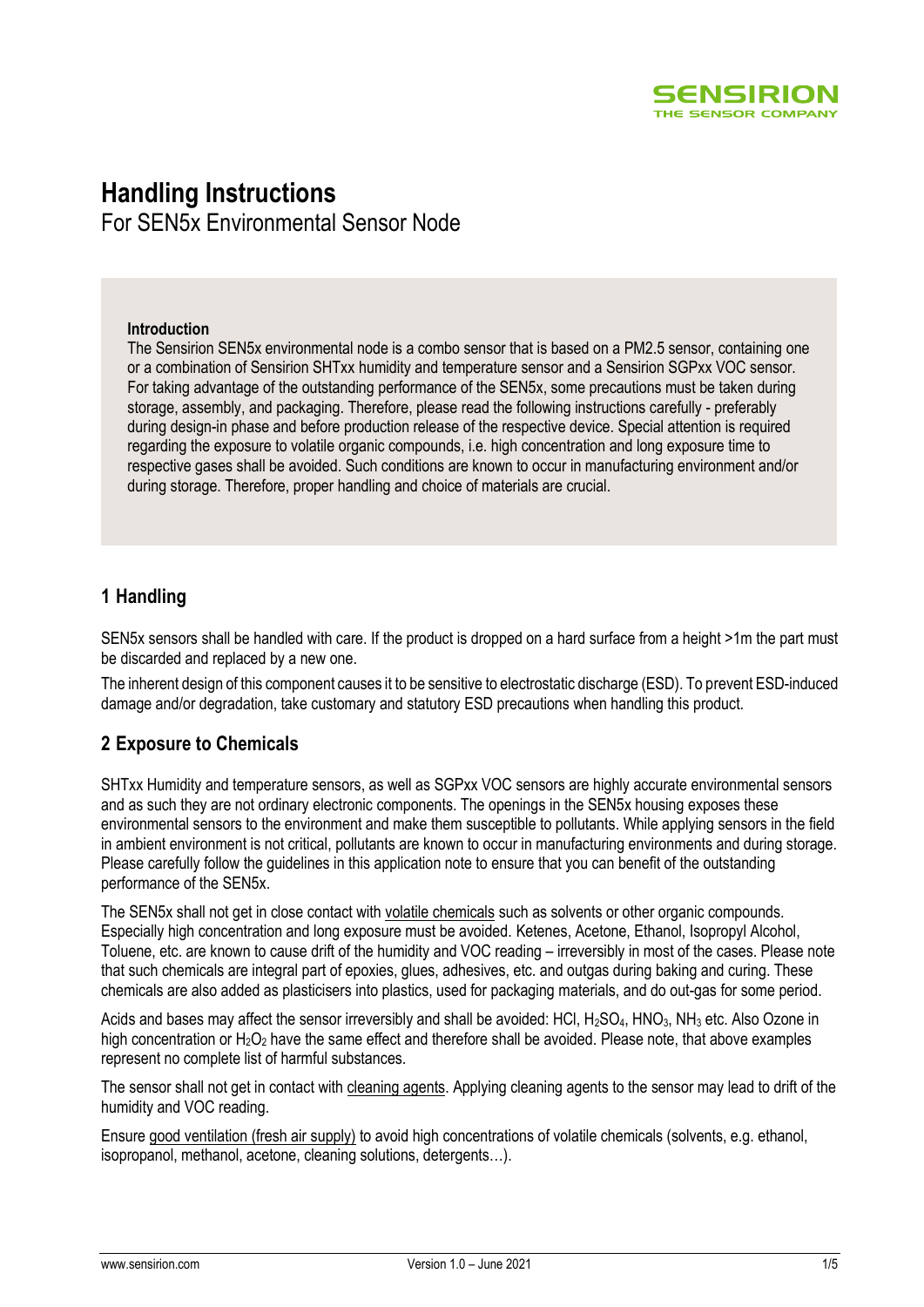

## **3 Packing and Storage**

Prior to assembly or use of the sensors it is strongly recommended to store the sensors in the original packaging. During storage, SEN5x sensors shall be oriented such that the air inlet and outlet are not facing up.

Sensors shall always be stored in a well-ventilated environment, with temperature and relative humidity within the limits specified in the respective datasheet.

SEN5x Sensors as well as products containing SEN5x sensors shall not be packaged in outgassing plastic materials which could cause sensor pollution. Besides metal-in antistatic shielded ESD bags, paper or cardboards based packaging, deep drawn plastic trays (PE, PET, PP) may be considered. Do not use antistatic polyethylene bags (light blue, pink or rose color); be very careful with bubble foils and foams.

Be careful about stickers present inside the packing (e.g. on the housing of the device). Sticker size should be kept to a minimum, and the sticky side shall fully adhere onto a surface.

Please note that many packaging materials may be provided with additives (plasticizers) which may have a polluting effect on the sensor. Generally speaking, if a material emits a strong odor you should not use it. Additives may also be added to materials which are listed for recommended use. For high safety, device housing and shipment packaging must be qualified. Such a qualification test may contain exposure of the final device with sensor in its shipment packaging to temperature ≥55°C for at least 168 hours. (If shipping or storage conditions are expected to be harsh, the qualification test conditions for the packing material have to be customized.) The sensor reading then shall show no changed deviation against a reference compared to same measurements before the exposure.

### **4 Assembly**

Regarding adhesives and encapsulants the material in the following tables may be used – according to respective datasheets, applied and fully cured in well ventilated environment (fresh air supply). Materials and brands not listed in the following tables may be harmful and shall be tested carefully before applying.

| <b>Epoxy Adhesives</b> |         |  |
|------------------------|---------|--|
| Manufacturer           | Product |  |
| <b>EPO-TEK</b>         | H70E/S  |  |

| <b>Other Recommended Materials</b> |                                        |  |
|------------------------------------|----------------------------------------|--|
| Manufacturer                       | Product                                |  |
|                                    | Teflon                                 |  |
|                                    | PFFK                                   |  |
|                                    | Polycarbonate (PC)                     |  |
|                                    | ABS                                    |  |
|                                    | FR4 PCB                                |  |
|                                    | Viton seals (after thermal outgassing) |  |

Hot melts may absorb water and thus may have an impact on the humidity response time of the sensor in the device. Therefore, hot melt shall be applied sparingly.

The sensor shall be mounted into the device, if possible, after all materials that are used in the assembly process have completely cured or dried out. Otherwise ensure good ventilation (fresh air supply) in curing ovens and assembly lines.

Ensure recommendations in this application note are equally considered during repair and rework of assemblies containing sensors.

Be particularly careful when using strong cleaning agents (e.g. detergents, alcohols, brominated or fluorinated solvents). Cleaning any part of a product might lead to high concentration of cleaning agents on the sensor. Please remove any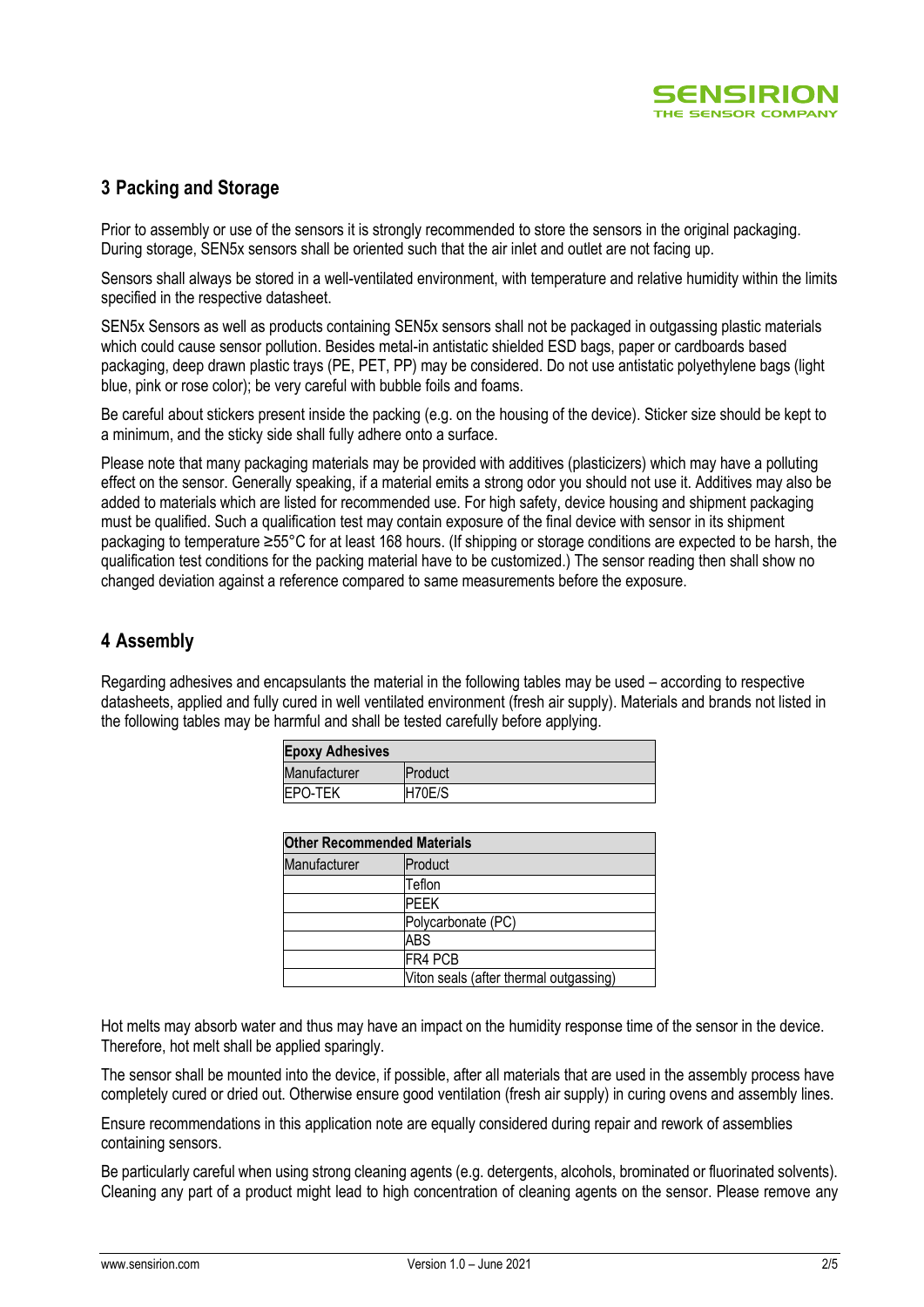

sensors or devices containing sensors before cleaning the production area and tools. Ensure good ventilation (fresh air supply) and that any solvents have evaporated before resuming production.

## **5 Disclaimer**

The above given restrictions, recommendations, materials, etc. do not cover all possible cases and items.

The material recommendations are given regarding pollution of SHT and SGP sensors which are part of SEN5x and assume optimal processing for avoiding VOC in process – the materials were not tested regarding other properties like reliability, performance, usability or mechanical properties. The material recommendations have been compiled with our best knowledge at the time of writing. Manufacturers may change the compounds without notice, which can lead to reduced Sensor performance due to outgassing.

This document is not to be considered complete and is subject to change without prior notice.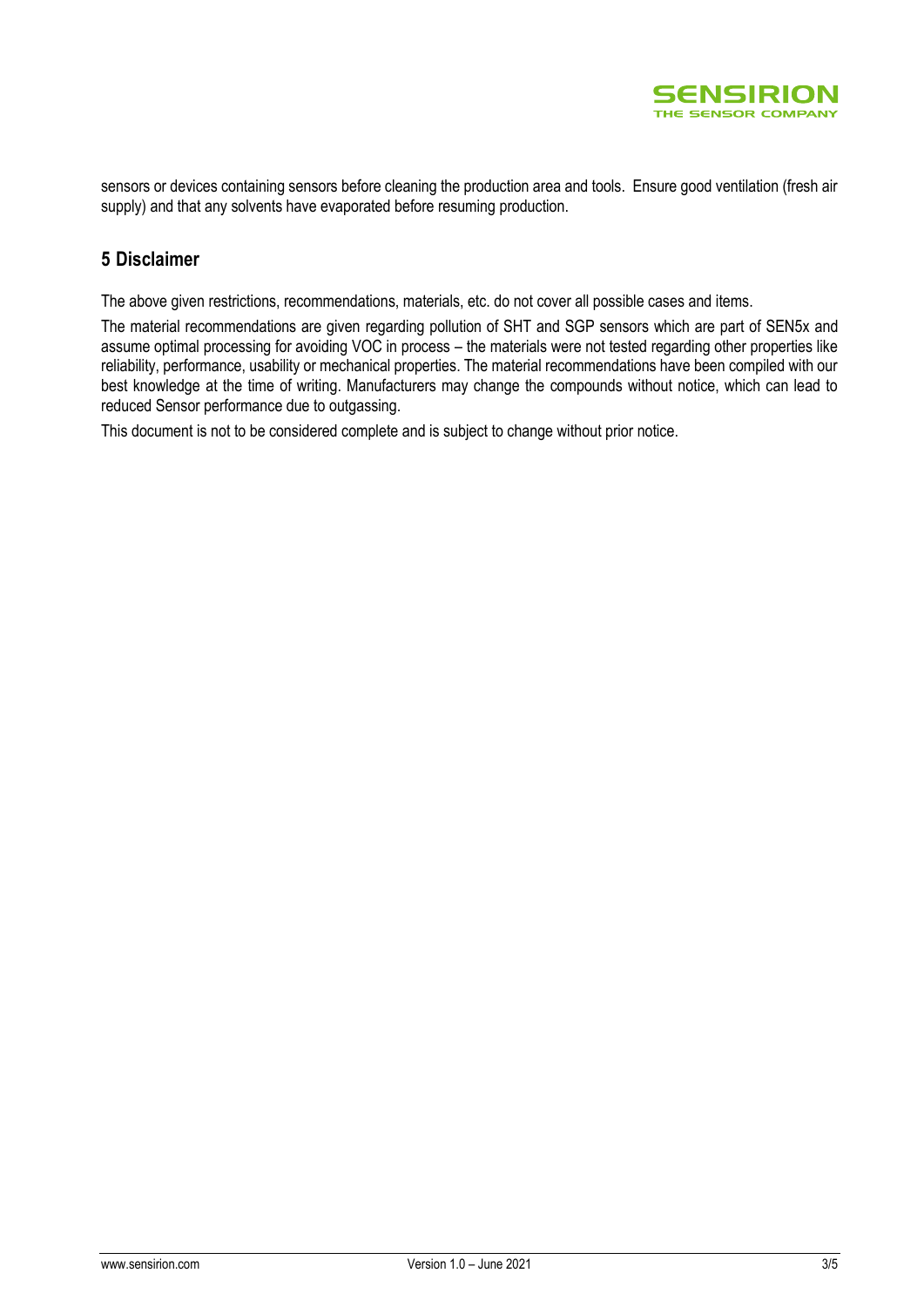

### **6 Revision History**

| <b>Date</b>         | Revision               | <b>Changes</b>       |
|---------------------|------------------------|----------------------|
| 2021<br>15.<br>June | $\epsilon$<br>n<br>1.U | .<br>Initial version |

#### **7 Important Notices**

#### **7.1 Warning, Personal Injury**

**Do not use this product as safety or emergency stop devices or in any other application where failure of the product could result in personal injury. Do not use this product for applications other than its intended and authorized use. Before installing, handling, using or servicing this product, please consult the data sheet and application notes. Failure to comply with these instructions could result in death or serious injury.**

If the Buyer shall purchase or use SENSIRION products for any unintended or unauthorized application, Buyer shall defend, indemnify and hold harmless SENSIRION and its officers, employees, subsidiaries, affiliates and distributors against all claims, costs, damages and expenses, and reasonable attorney fees arising out of, directly or indirectly, any claim of personal injury or death associated with such unintended or unauthorized use, even if SENSIRION shall be allegedly negligent with respect to the design or the manufacture of the product.

#### **7.2 ESD Precautions**

The inherent design of this component causes it to be sensitive to electrostatic discharge (ESD). To prevent ESD-induced damage and/or degradation, take customary and statutory ESD precautions when handling this product. See application note "ESD, Latchup and EMC" for more information.

#### **7.3 Warranty**

SENSIRION warrants solely to the original purchaser of this product for a period of 12 months (one year) from the date of delivery that this product shall be of the quality, material and workmanship defined in SENSIRION's published specifications of the product. Within such period, if proven to be defective, SENSIRION shall repair and/or replace this product, in SENSIRION's discretion, free of charge to the Buyer, provided that:

- notice in writing describing the defects shall be given to SENSIRION within fourteen (14) days after their appearance;
- such defects shall be found, to SENSIRION's reasonable satisfaction, to have arisen from SENSIRION's faulty design, material, or workmanship;
- the defective product shall be returned to SENSIRION's factory at the Buyer's expense; and

▪ the warranty period for any repaired or replaced product shall be limited to the unexpired portion of the original period. This warranty does not apply to any equipment which has not been installed and used within the specifications recommended by SENSIRION for the intended and proper use of the equipment. EXCEPT FOR THE WARRANTIES EXPRESSLY SET FORTH HEREIN, SENSIRION MAKES NO WARRANTIES, EITHER EXPRESS OR IMPLIED, WITH RESPECT TO THE PRODUCT. ANY AND ALL WARRANTIES, INCLUDING WITHOUT LIMITATION, WARRANTIES OF MERCHANTABILITY OR FITNESS FOR A PARTICULAR PURPOSE, ARE EXPRESSLY EXCLUDED AND DECLINED.

SENSIRION is only liable for defects of this product arising under the conditions of operation provided for in the data sheet and proper use of the goods. SENSIRION explicitly disclaims all warranties, express or implied, for any period during which the goods are operated or stored not in accordance with the technical specifications.

SENSIRION does not assume any liability arising out of any application or use of any product or circuit and specifically disclaims any and all liability, including without limitation consequential or incidental damages. All operating parameters, including without limitation recommended parameters, must be validated for each customer's applications by customer's technical experts. Recommended parameters can and do vary in different applications.

SENSIRION reserves the right, without further notice, (i) to change the product specifications and/or the information in this document and (ii) to improve reliability, functions and design of this product.

Copyright©2020, by SENSIRION. CMOSens® is a trademark of Sensirion All rights reserved